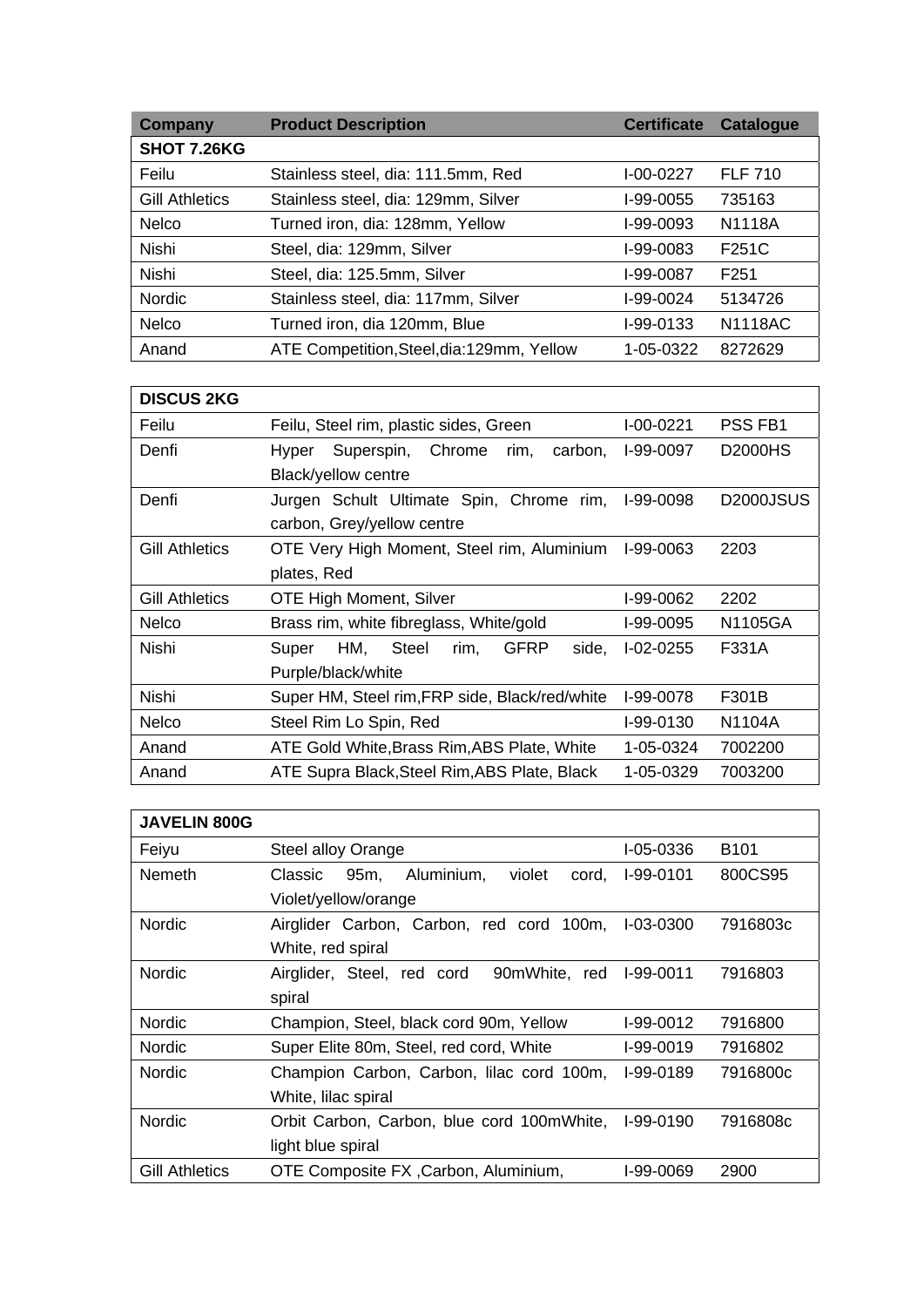|                       | Tailwind Various                                                                          |  |  |
|-----------------------|-------------------------------------------------------------------------------------------|--|--|
| <b>Gill Athletics</b> | FX,<br>Aluminium,<br>2900H<br>Carbon,<br>1-06-0379<br>OTE, Composite                      |  |  |
|                       | Headwind, White/Silver, Orange                                                            |  |  |
| Nemeth                | 800CC95<br>1-08-0400<br>95 <sub>m</sub><br>cord.<br><b>Classic</b><br>composit,<br>yellow |  |  |
|                       | Violet/yellow/orange                                                                      |  |  |
| <b>Nemeth</b>         | 800CS90<br>violet<br>Aluminium,<br>90 <sub>m</sub><br>cord.<br>1-99-0100<br>Classic       |  |  |
|                       | Violet/yellow/green                                                                       |  |  |
| <b>Nemeth</b>         | Aluminium,<br>violet<br>800C85<br>Club<br>85m.<br>1-99-0104<br>cord.                      |  |  |
|                       | Violet/yellow/blue                                                                        |  |  |
| Nemeth                | Standard 70m, Aluminium, violet cord, Violet<br>800S70<br>1-99-106                        |  |  |

| <b>SHOT 4KG</b> |                                                             |                             |                  |
|-----------------|-------------------------------------------------------------|-----------------------------|------------------|
| Jinling         | QQ-8<br>Jinling, Iron, dia: 99mm, Silver<br>$I - 05 - 0345$ |                             |                  |
| <b>Nelco</b>    | Turned Iron, dia 104mm, Black                               | <b>N1118EA</b><br>I-99-0137 |                  |
| <b>Nishi</b>    | Steel, dia 109mm, Silver                                    | I-99-0084                   | F253C            |
| <b>Nishi</b>    | Steel, dia 103mm, Silver                                    | I-99-0089                   | F <sub>253</sub> |
| <b>Nordic</b>   | Turned steel, dia 108mm, Red<br>I-99-0025<br>5133402        |                             |                  |
| <b>Nelco</b>    | Steel, dia 109mm, Red                                       | $I - 01 - 0248$             | N1118FX          |
| Anand           | ATE, Steel, dia: 109mm, Red                                 | 1-05-0321                   | 8240009          |
| Anand           | ATE Competition turned iron, dia: 104mm, Pink               | 1-07-0386                   | 8340004          |

| <b>DISCUS 1KG</b>     |                                                                      |                  |                        |  |
|-----------------------|----------------------------------------------------------------------|------------------|------------------------|--|
| Berg                  | Steel rim, carbon plate, Black                                       | $I - 02 - 0274$  | 1226                   |  |
| Denfi                 | Jurgen Schult Ultimate Spin, Chrome rim,                             | <b>I-99-0099</b> | D <sub>1000</sub> JSUS |  |
|                       | carbon, Grey, yellow centre                                          |                  |                        |  |
| <b>Gill Athletics</b> | Hollowood Star, Steel rim, wooden, Blue                              | I-99-0039        | 313                    |  |
| Jinling<br>Jiangsu    | Jinling, Steel rim, plastic sides, Blue/Orange                       | I-05-0347        | TB-7                   |  |
| Sports                |                                                                      |                  |                        |  |
| <b>Nelco</b>          | Brass rim, fibreglass, White/gold                                    | I-99-0096        | N1105GD                |  |
| Nishi                 | HM,<br><b>Steel</b><br><b>FRP</b><br>Super<br>rim.<br>side.          | $I-02-0256$      | F333A                  |  |
|                       | Purple/black/white                                                   |                  |                        |  |
| Nishi                 | Super, Steel rim, FRP side, Black/red/white<br>I-99-0086<br>F303B    |                  |                        |  |
| <b>Nelco</b>          | S. S Rim Super Spin Black, Black<br>N1105B<br>I-99-0092              |                  |                        |  |
| <b>Nelco</b>          | N <sub>1104</sub> C<br>Steel Rim Lo Spin, Red<br>I-99-0131           |                  |                        |  |
| Anand                 | ATE Gold White, Brass Rim, ABS Plate, White<br>1-05-0323<br>7002100  |                  |                        |  |
| Anand                 | ATE Supra Black, Steel Rim, ABS Plate, Black<br>7003100<br>1-05-0328 |                  |                        |  |

| <b>JAVELIN 600G</b> |                     |                 |            |        |       |                 |                  |
|---------------------|---------------------|-----------------|------------|--------|-------|-----------------|------------------|
| Feiyu               | Steel alloy, Red    |                 |            |        |       | $I - 05 - 0335$ | B <sub>103</sub> |
| <b>Nemeth</b>       | Classic             | 80 <sub>m</sub> | Aluminium, | violet | cord, | I-99-0102       | 600CS80          |
|                     | Violet/yellow/green |                 |            |        |       |                 |                  |
| <b>Nemeth</b>       | Club                | 75m.            | Aluminium, | violet | cord. | I-99-0103       | 600C75           |
|                     | Violet/yellow/blue  |                 |            |        |       |                 |                  |